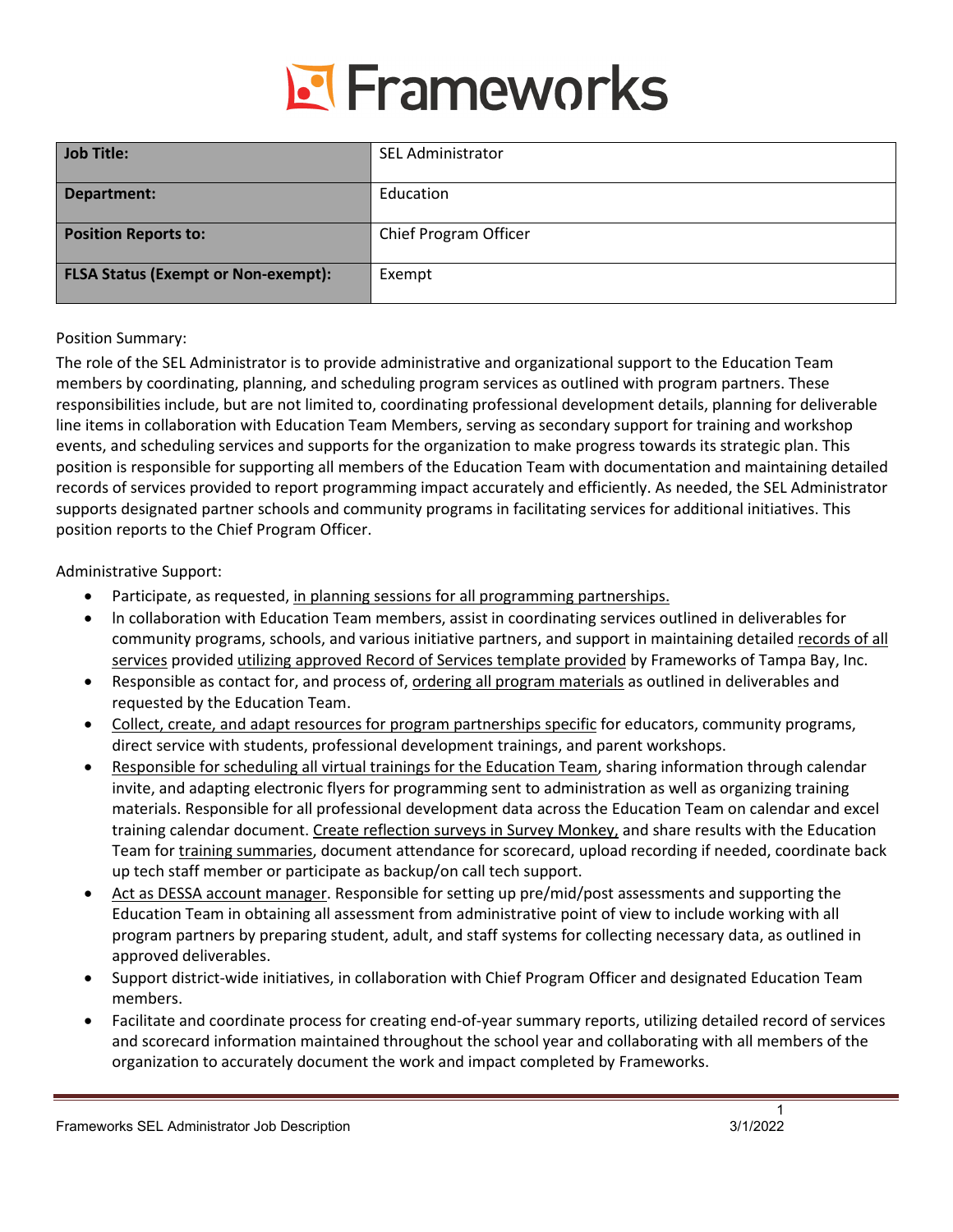

- Responsible for scorecard data as pulled from record of services and professional development calendar on monthly basis.
- Work closely with partner agencies to establish meaningful connections and a positive culture through supportive relationship building.
- Responsible for oversight of community newsletter process; providing reminders of dates due, inputting content into Canva, sharing final documents for review, sending for translation when needed, and sharing final copies (English and Spanish) with all staff.
- Contact staff representative for all Spanish translation written services as identified by the Education Team to include the process of sending content, receiving invoices, and ensuring payment. For training facilitation, coordinate with Spanish instructor when requested by the Education Team. Follow through includes reflection survey results, invoicing, and payment.
- Support the Chief Program Officer with deliverables process from an administrative lens, including the MOU process and utilizing Docusign.

# **SEL Programming Cross Training:**

- Research and create resources and information as requested by the Education Team to meet deliverables of resource support and coaching with programs.
- Acquire cross training in SEL-ect School training/support through partnering/shadowing Education Team members.
- Acquire cross training on facilitation of virtual professional development by Education Team members.
- Participate as back up tech support for Teens In Action™ (TIA) virtual workshops. Review content in advance of workshop with TIA Community Programs Specialist to confirm facilitation details.
- Support program expansion of Teens in Action™ recruitment.
- Support all Frameworks staff, programs, projects, and events as needed in a positive and respectful manner.
- Always maintain professionalism and positively communicate the mission of Frameworks.

# **Additional Responsibilities:**

- Continue to advance working knowledge of the research and current trends of SEL.
- Continue to advance working knowledge of coaching techniques, methodologies, and trends.
- Actively participate in Annual Campaign, promoting awareness of SEL and Frameworks.
- All other duties as required.

# **Knowledge, Skills, and Abilities:**

- Math, reading, written communication, oral communication and reasoning ability college level ability;
- Ability to work collaboratively with a variety of people;
- Ability to take direction from others;
- Ability to be self-managed but work well to support a team effort;
- Work well under time constraints, and in stressful conditions;
- Excellent communication skills; verbal and written;
- Efficient time management and prioritization;
- Demonstrate initiative, innovative, and goal oriented work ethic.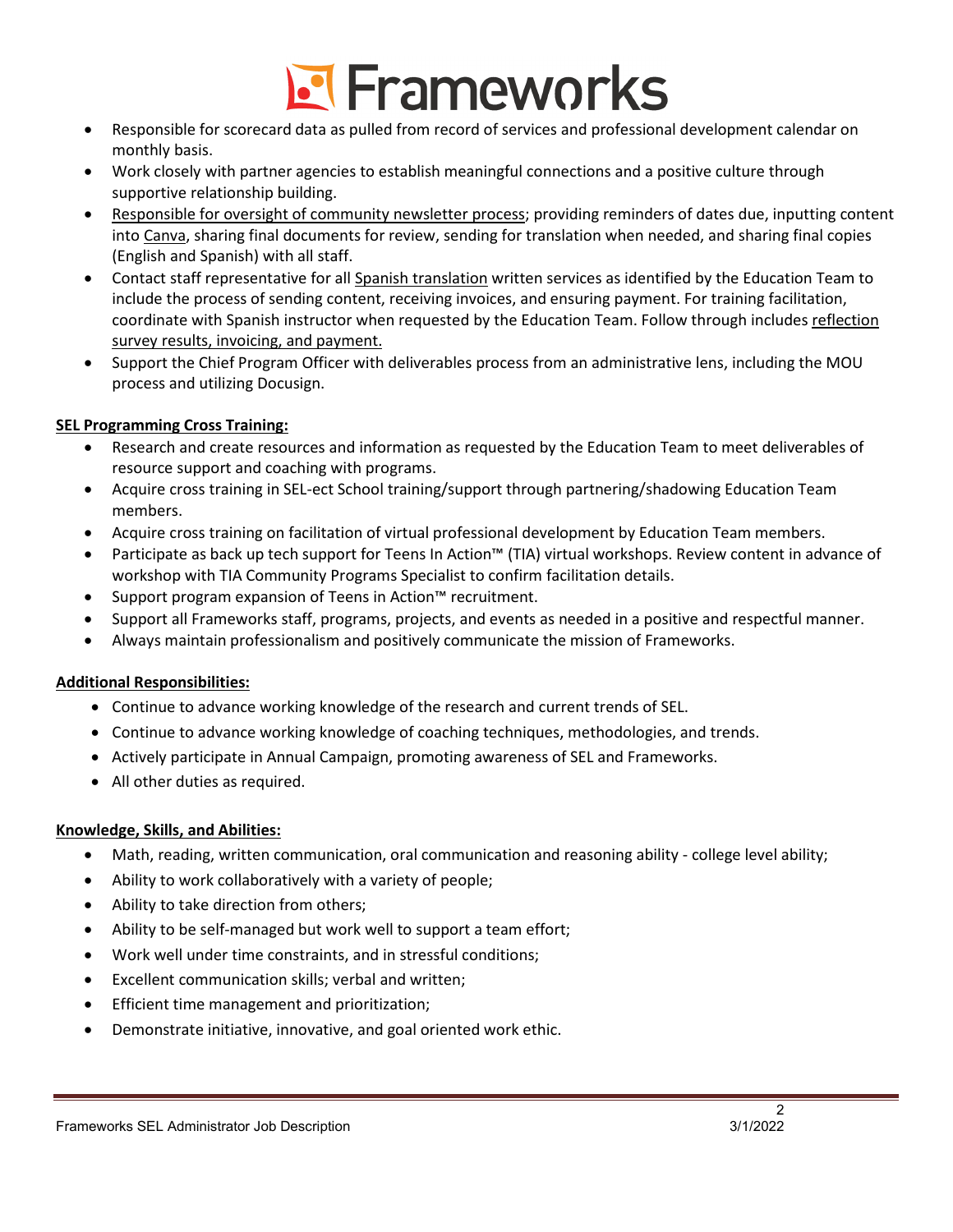

# **Education/Training:**

- Minimum Bachelor's degree in education, training, public or mental health administration/mgmt., or other related experience. Supporting parents and families experience highly preferred.
- Strong organization, oral and written communication skills, and the ability to work effectively and collaboratively as a team member.
- Knowledgeable and experienced in Word, Excel, PowerPoint, and Zoom Meeting/Webinar.
- Bilingual ability a plus.

# **Physical Demands:**

The physical demands described here are representative of those that must be met by an employee to successfully perform the essential functions of this job: While performing the duties of this job, the employee is regularly required to talk and hear. This is largely a sedentary role; however, some filing is required. This would require the ability to lift files, open filing cabinets and bend or stoop as necessary. This position requires the ability to occasionally lift office products and supplies, up to 20 pounds.

# **Other Requirements:**

- Local travel will require travel up to 15%.
- Valid state driver's license.
- Must pass background and fingerprinting check as well as drug test.

# **Supervision/Contacts:**

- Receives direct supervision from the Chief Program Officer.
- Daily contact with Frameworks' employees and management.
- Regular contact with Board members, volunteers, donors, and community partners.

# **Environment:**

This job operates in a professional office environment. This role routinely uses standard office equipment such as computers, phones, photocopiers, filing cabinets and fax machines, calculator, alarm, reference books, and automobile. Option for remote work when applicable and discussed with supervisor.

*Frameworks of Tampa Bay, Inc. is an equal opportunity employer.*

Job duties are subject to change with or without notice based on business needs.